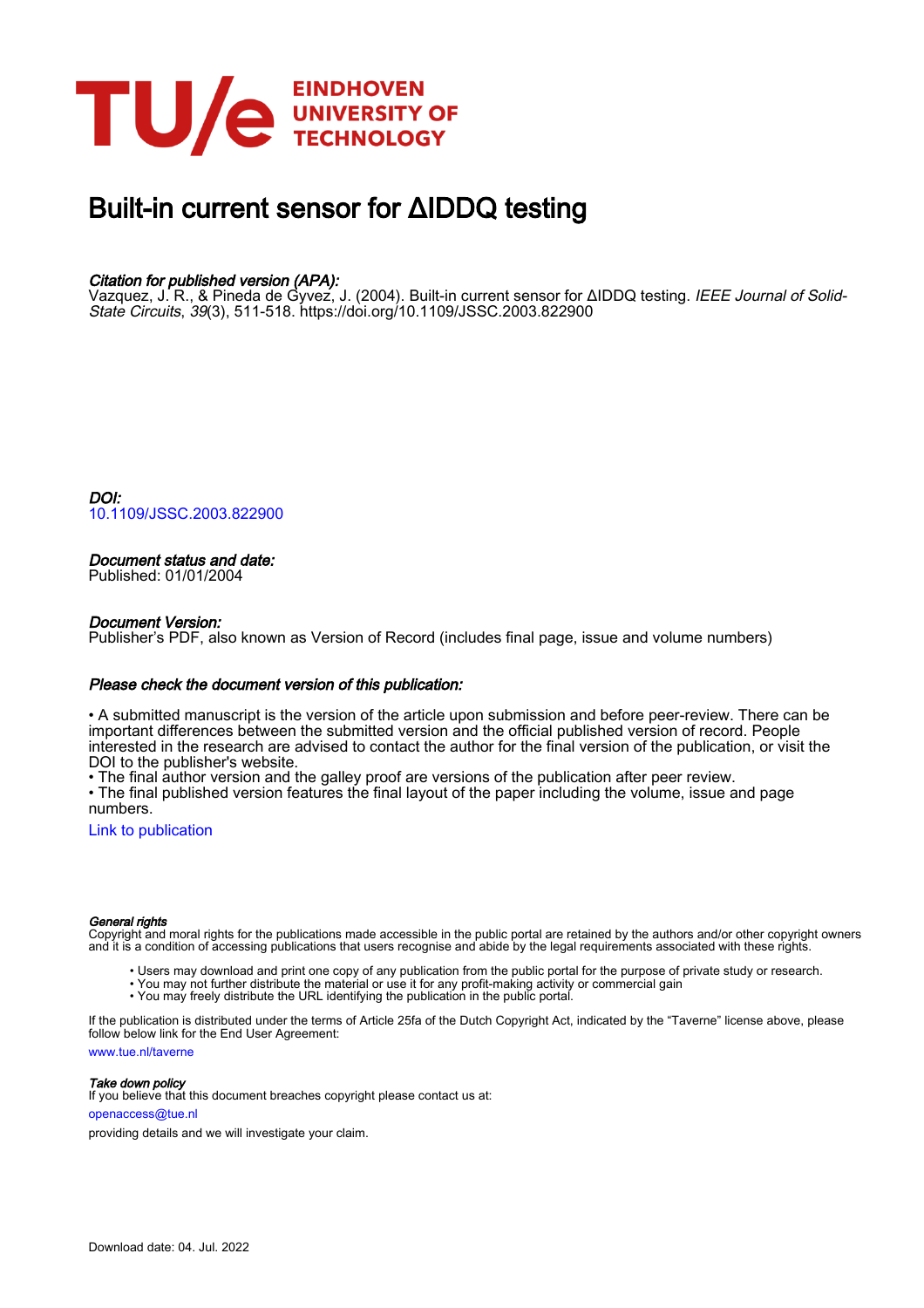# Built-In Current Sensor for  $\Delta I_{\rm DDO}$  Testing

Josep Rius Vázquez and José Pineda de Gyvez*, Member, IEEE*

*Abstract—***This paper presents the implementation of a built-in** current sensor for  $\Delta I_{DDQ}$  testing. In contrast to conventional **built-in current monitors, this implementation has three distinctive features: 1) built-in self-calibration to the process corner in which the circuit under test was fabricated; 2) digital encoding of the quiescent current of the circuit under test for robustness purposes; and 3) enabling versatile testing strategy through the implementation of two advanced**  $\Delta I_{\text{DDQ}}$  testing algorithms. The monitor has been manufactured in a  $0.18 - \mu m$  CMOS technology **and it is based on the principle of disconnecting the device under test from the power supply during the testing phase. The monitor** has a resolution of 1  $\mu$ A for a background current less than **100**  $\mu$ A or 1% of background currents over 100  $\mu$ A to a total of **1-mA full scale. The sensor operates at a maximum clock speed of 250 MHz. The quiescent current is indirectly determined by counting a number of clock pulses which occur during the time the voltage at the disconnected node drops below a reference voltage value. Basically, at the end of the count period, the counted value is inversely proportional to the quiescent current of the device under** test. Then, a  $\Delta I_{\text{DDQ}}$  unit processes the counted number and **the outcome is compared with a reference number to determine whether a defect exists in the device under test. Accuracy is improved by adjusting the value of the reference number and the frequency of the clock signal depending upon the particular process corner of the circuit under test. The monitor has been verified in a test chip consisting of one "DSP-like" circuit of about 250,000 transistors. Experimental results prove the usefulness of our approach as a quick and effective means for detecting defects.**

*Index Terms*—Current sensors, defects, Delta- $I_{DDQ}$ ,  $I_{DDQ}$ **testing, sensors.**

#### I. INTRODUCTION

**F** OR ABOUT 25 years,  $I_{\text{DDQ}}$  testing of CMOS digital<br>circuits has been recognized as an advantageous method-<br>clear to detect defects missed by conventional logic testing ology to detect defects missed by conventional logic testing. The benefits of this methodology were immediately recognized because of the enhanced observability and sensitivity to defects that do not yet cause a logic fault [[1\]](#page-7-0). Two main features can be extracted from today's  $I_{DDQ}$  test techniques: 1) differential measurements, e.g., performing some type of comparison between two or more measurements to decide if the circuit is defective or not; and 2) complexity, e.g., it is assumed that the sensing circuit is able to remember the

J. R. Vázquez is with the Departament d'Enginyeria Electrònica, Universitat Politècnica de Catalunya, 08028 Barcelona, Spain, on sabbatical leave with Philips Research Laboratories, 5656 AA Eindhoven, The Netherlands (email: rius@eel.upc.es).

J. Pineda de Gyvez is with Philips Research Laboratories, 5656 AA Eindhoven, The Netherlands (e-mail: jose.pineda.de.gyvez@philips.com).

Digital Object Identifier 10.1109/JSSC.2003.822900

measurements in a previous time or location. As a practical example of such complexity, the test of a high-performance microprocessor was possible by combining multiple techniques such as lowering temperatures, back-biasing, multi- $V_t$ , and  $\Delta I_{\text{DDQ}}$  testing [\[2](#page-7-0)]. These features hold a deep influence on the characterization of  $I_{DDQ}$  sensors needed to test modern deep-submicron ICs. For the interested reader, a review of many current sensors (until 1998) can be found elsewhere [\[3](#page-7-0)]. Sensors using a bypass transistor were first presented by Keating and Meyer [\[4](#page-7-0)]. They proposed to measure the quiescent current by opening a switch connected between  $V_{\text{DD}}$  and the circuit under test (CUT) to observe the decaying voltage at the virtual  $V_{\text{DD}}$  node. Since then, this concept has been used in both on-chip [[5\]](#page-7-0) and off-chip [\[6](#page-7-0)] implementations. It is interesting to note that the only published case of an industrial implementation [[7\]](#page-7-0) uses an on-chip version of the Keating–Meyer proposal. This probably stems from the fact that built-in sensors have to cope with the impact of process variability [[8\]](#page-7-0). Process variations affect the threshold voltage and thus the leakage current, mainly via the spread in the effective channel length [[9\]](#page-7-0). Variations from two to three orders of magnitude of the leakage current have been reported [\[8](#page-7-0)], [[10\]](#page-7-0), [[11\]](#page-7-0) in real circuits implemented in deep-submicron technologies. This fact causes manufacturer skepticism about the behavior of BICS in a real industrial environment. At the same time, this fact also reveals the great difficulties to satisfy the required features in the design of such sensor. To overcome the limitations of a monolithic implementation, several solutions have been proposed to cope with this problem, namely, solutions that exploit the correlation between  $I_{DDQ}$ and other more accurately known or controlled parameters, e.g.: 1) spatial correlations such as clustering, neighborhood, and transient/quiescent signal analyses [[12\]](#page-7-0)–[\[14](#page-8-0)]; 2) test pattern correlation including current signatures, current ratios, and  $\Delta I_{\text{DDO}}$  [[15\]](#page-8-0)–[\[17](#page-8-0)]; and 3) time correlation such as speed/current and multiple parameter speed/current correlations [\[8](#page-7-0)], [\[10](#page-7-0)].  $\Delta I_{\text{DDO}}$  testing is particularly attractive because the differential measurements suppress the impact of the background current. An off-chip sensor with  $\Delta I_{\text{DDQ}}$  capabilities has been recently reported [[20\]](#page-8-0). In [\[21](#page-8-0)], a  $\Delta I_{\text{DDQ}}$  implementation is lightly treated while in [[22\]](#page-8-0) the  $\Delta I_{\text{DDQ}}$  algorithm is performed in automatic test equipment (ATE).

The simplest (and probably the most used) way to make  $I_{\text{DDQ}}$ testing is by using the power supply measurement unit of the ATE. Following this approach, it is possible to obtain very accurate measurements with a precision better than a fraction of  $1 \mu$ A. Unfortunately, this approach has an extremely slow test rate, e.g., to obtain accurate measurements of around 100 input vectors can take many minutes of tester time. This fact makes a complete  $I_{DDQ}$  test expensive in an industrial environment.

Manuscript received July 8, 2003; revised October 21, 2003. The work of J. R. Vázquez was supported by the Comisión Interministerial para la Ciencia y Tecnología under Projects TIC2001-2246 and TIC2002-03127, and the Secretaría de Estado de Educación, Universidades, Investigación y Desarrollo in Spain.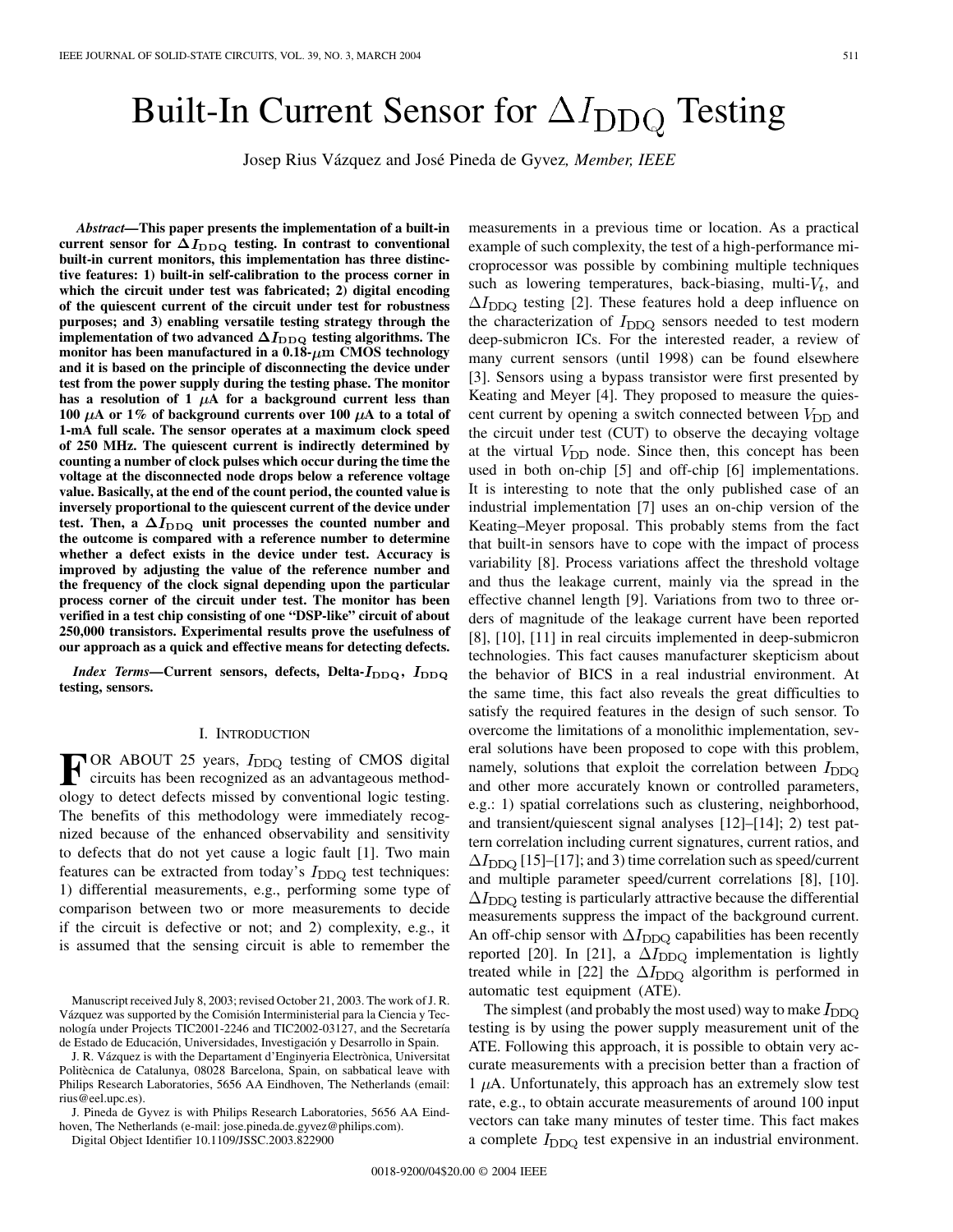| <b>Characteristics</b>                     | <b>Benefits</b>                                                  |  |  |  |
|--------------------------------------------|------------------------------------------------------------------|--|--|--|
| and<br>Combines multiple-parameter testing | Suppress the high background current and de-                     |  |  |  |
| $\Delta I_{DDO}$ testing in one monitor    | creases the $I_{DDQ}$ variance                                   |  |  |  |
| Based in the Keating-Meyer approach        | Robust and fast if on-chip                                       |  |  |  |
| Differential determination of PASS/FAIL    | Robust despite of mismatches                                     |  |  |  |
| Takes into account process variations      | Self-adjust                                                      |  |  |  |
| <b>Specifications</b>                      |                                                                  |  |  |  |
| Range of measurement                       | $1 \mu A$ to $1 \mu A$                                           |  |  |  |
| Resolution                                 | 1 µA ( $I_{DDQ}$ < 100 µA) or 1% of the full range               |  |  |  |
|                                            | $(I_{DDO} > 100 \mu A)$                                          |  |  |  |
| Speed                                      | Depends on CUT. Max. 2.5 Mvectors/s @ 0.18                       |  |  |  |
|                                            | $\mu$ m technology test chip with maximum $I_{DDQ}$              |  |  |  |
| Area overhead                              | $\langle 1\% \; \textcircled{0} \; 0.18 \; \text{µm}$ technology |  |  |  |
| Loss of performance                        | Depends on switch size. $<$ 5% in the test chip.                 |  |  |  |

TABLE I SUMMARY OF CHARACTERISTICS AND SPECIFICATIONS OF THE PROPOSED BUILT-IN  $\Delta I_{\rm DDQ}$  MONITOR

Thus, to avoid this test time problem,  $I_{DDQ}$  testing is some times reduced to the measurement of the quiescent current with just one input vector, with a limited accuracy. A good summary of actual off-chip solutions is presented in [[18\]](#page-8-0). Further information about off-chip sensors can be found in [\[6](#page-7-0)] and [[19\]](#page-8-0).

This paper presents the design and implementation of a built in current monitor for  $\Delta I_{\text{DDO}}$  testing in a 0.18- $\mu$ m CMOS technology. The sensor has a resolution of  $1 \mu A$  for a background current less than 100  $\mu$ A or 1% of background currents over 100  $\mu$ A to a total of 1-mA full scale. The sensor operates at a maximum clock speed of 250 MHz, overcoming in this way the drawbacks of ATE  $\Delta I_{\text{DDQ}}$  testing.

# II. BUILT-IN CURRENT SENSOR FOR DELTA- $I_{\rm DDQ}$  Testing

An important feature of our design is that because it is primarily based on a digital solution, it can easily be ported among technology nodes. The main characteristics and specifications of such sensor are shown in Table I and will be described in more detail in the next subsections.

#### *A. Properties of the Monitor*

Our scheme uses a version of the Keating–Meyer approach for  $I_{\text{DDO}}$  testing [\[4](#page-7-0)]. It includes an on-chip switch connected between the  $V_{\text{DD}}$  pin and the CUT (a dual implementation would use a switch connected to ground). As this switch is integrated in the circuit, a faster sensor operation is possible because of the reduction of the circuit's loading capacitance  $C$ . Our scheme detects defective circuits by analyzing the differences between measurements of current consumption instead of using the absolute value of such measurements. For this reason, it is not sensitive, in a first-order analysis, to the variability of sensor parameters. Nevertheless, the proposed scheme takes into account the process variability by adjusting its range of measurement and its PASS/FAIL limit according to the impact of the manufacturing process on the circuit's maximum frequency.

Important subjects to test the feasibility of the proposed sensor are the sensor resolution and speed as well as the maximum size of the CUT where the sensor is connected, and, as a consequence, the area overhead. Fig. 1 summarizes the sensor's operation and helps to oversee the parameters involved in such



Fig. 1. Sensor operation.

subjects. Further, Fig. 1 shows two curves corresponding to low and high leakage scenarios. After applying an input pattern to the CUT and after opening the switch, the supply pin voltage decreases until it reaches the reference voltage  $V_{REF}$ . The expression associated with this discharge is

$$
I_{\rm DDQ} = C \frac{\Delta V}{\Delta t} \tag{1}
$$

where  $\Delta V = V_{\text{DD}} - V_{\text{REF}}$ , and C is the total circuit's capacitance including decaps. The time  $\Delta t$  that takes the decaying voltage to reach  $V_{REF}$  is measured by a counter, C1, as m periods of the clock frequency  $T_{CK}$ . By replacing  $\Delta t$  by  $m \times T_{CK}$ , we obtain

$$
m = \left(\frac{C}{I_{\text{DDQ}}}\right) \times \Delta V \times F_{\text{CK}}.\tag{2}
$$

That is, the number  $m$  of C1 counts is inversely proportional to  $I_{\text{DDO}}$  and directly proportional to C,  $\Delta V$ , and  $F_{\text{CK}}$ . We use this formula as well as technology data to estimate the sensor resolution and speed. We define the resolution as the minimum amount of current that the sensor can distinguish. For a resolution of 1  $\mu$ A for  $I_{DDQ} < 100 \mu$ A, or 1% of full scale (10  $\mu$ A), m has to be equal to or greater than 100. As  $\Delta V$  and  $F_{CK}$  are defined before testing, the only parameter that is not controlled is the fraction  $C/I_{DDQ}$  that depends on the technology and on the CUT itself. Notice that because of process variability,  $C/I_{DDQ}$ fluctuates as well. Thus, for fixed  $\Delta V$  and  $F_{CK}$ , and to ensure a 1% accuracy, the sensor has to be connected to a CUT with a value of  $C/I_{DDQ}$  well above a given threshold to reach the desired resolution. Table II shows the  $C/I_\mathrm{DDQ}$  factor required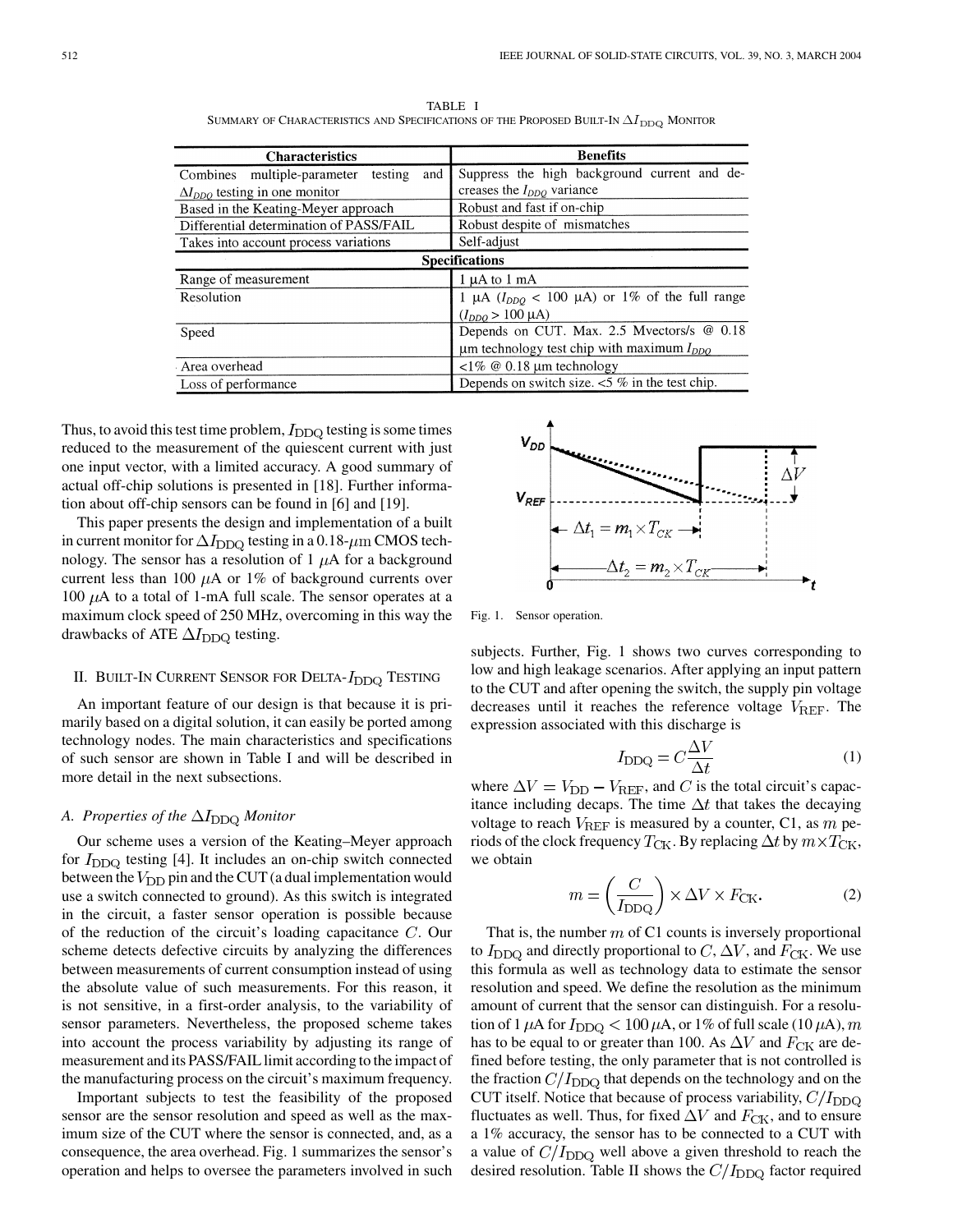

Fig. 2. Detailed implementation of  $\Delta_{IDDO}$  monitor showing delta block diagrams for both "max-min" and "successive" implementations.

TABLE II  $C/I_{\rm DDQ}$  FACTORS FOR PRESENT AND FUTURE TECHNOLOGIES

| L<br>[nm] | <b>FCK</b><br>[MHz] | $\Lambda V$<br>$\mathbf{[V]}$ | $C/I_{DDO}$<br>for $1\%$<br>resolution | Maximum<br>speed<br>[Mvector/s] |
|-----------|---------------------|-------------------------------|----------------------------------------|---------------------------------|
| 180       | 250                 | 0.30                          | $1.33 \times 10^{-6}$                  | 2.5                             |
| 130       | 375                 | 0.25                          | $1.07 \times 10^{-6}$                  | 3.7                             |
| 100       | 563                 | 0.20                          | $8.89 \times 10^{-7}$                  | 5.6                             |
| 70        | 844                 | 0.15                          | $7.90 \times 10^{-7}$                  | 8.4                             |
| 50        | 1270                | 0.08                          | $9.30 \times 10^{-7}$                  | 12.6                            |
| 35        | 1900                | 0.06                          | $8.78 \times 10^{-7}$                  | 18.9                            |

for present and future technology generations [\[24](#page-8-0)]. As can be seen in Table II, about 1 pF of capacitance between  $V_{\text{DD}}$  and ground is required for each microamp of  $I_{DDQ}$  for 1% resolution. This figure of merit is easily achieved in present and future technologies.

The sensor speed is defined as the number of input patterns that can be applied to the CUT in a unit of time. The sensor works at its maximum speed when it works just with the prescribed resolution (that is, when  $m = 100$ ) at the maximum  $F_{CK}$  possible. The corresponding speed expression is

speed[vectors/s] = 
$$
\frac{F_{\text{CK}}}{m} = \frac{1}{\frac{C}{I_{\text{DDQ}}} \times \Delta V}
$$
. (3)

For fixed  $\Delta V$  and  $F_{CK}$ , the maximum speed is proportional to  $I_{\text{DDO}}$ . The last column of Table II shows the expected maximum speed achievable.

The technology, the process corner, and the temperature determine the size of the CUT checked by one sensor. Using a 1% resolution criterion,  $I_{DDQmax} = 1$  mA, the off-state current  $I_{\text{OFF}}$  of the transistors and other parameters extracted from the SIA Roadmap [[24\]](#page-8-0), it is possible to calculate the circuit size for 180 and 130 nm for FAST, NOMINAL, and SLOW process corners. For the worst case (FAST corner), the sensor is able to manage circuits with about 0.6 Mtransistors (130 nm) or 0.9 Mtransistors (180 nm). For circuits with greater size, thus consuming an  $I_{\text{DDQ}}$  higher than 1 mA, there are two possibilities: the first is to keep the same **relative** resolution at the cost of less **absolute** resolution. For instance, in a 180-nm circuit with  $9 \cdot 10^6$  transistors and  $I_{DDQ\,\text{max}} = 10 \text{ mA}$ , the relative resolution is 1%, or 100  $\mu$ A of absolute resolution. The second possibility is to partition the CUT, adding one sensor to each partition. This solution preserves both the relative and the absolute resolution. For example, a circuit with  $9 \cdot 10^6$  transistors and  $I_{\text{DDQmax}} = 10 \text{ mA}$  needs ten sensors in a 180-nm technology node.

#### III. CIRCUIT IMPLEMENTATION

The proposed scheme has three blocks: the  $I_{\text{DDQ}}$  measurement block (MEAS), the control block (CTRL), and the  $\Delta I_{\text{DDQ}}$  block (DELTA) which executes two testing algorithms (see Fig. 2). The MEAS block converts a voltage drop proportional to the quiescent current into a digital word that is  $n$ bits long. It includes a switch to disconnect the device under test from the power supply during the  $\Delta I_{\text{DDQ}}$  testing phase. The DELTA block captures this word and applies the  $\Delta I_{\text{DDQ}}$ algorithms to obtain a PASS/FAIL signal. The CTRL block extracts information of the CUT's actual silicon speed and uses it to define the time base needed by the MEAS block and the threshold level that the DELTA block needs to distinguish between defective and defect-free circuits.

Essentially, our  $\Delta I_{\text{DDO}}$  built-in current monitor comprises a counter which counts clock pulses during a fixed period to obtain a counted number of clock pulses (MEAS block). The count period has a start determined by the start of the testing cycle which occurs at the instant the switch disconnects the power supply from the device under test. The node connected to the CUT is a "virtual" power supply node (VVDD). The voltage at this virtual node starts decaying due to the quiescent current that discharges the CUT's capacitance that is intrinsically present at the terminal. The count period may start at the start of the testing cycle, or a predetermined delay time after the start of the testing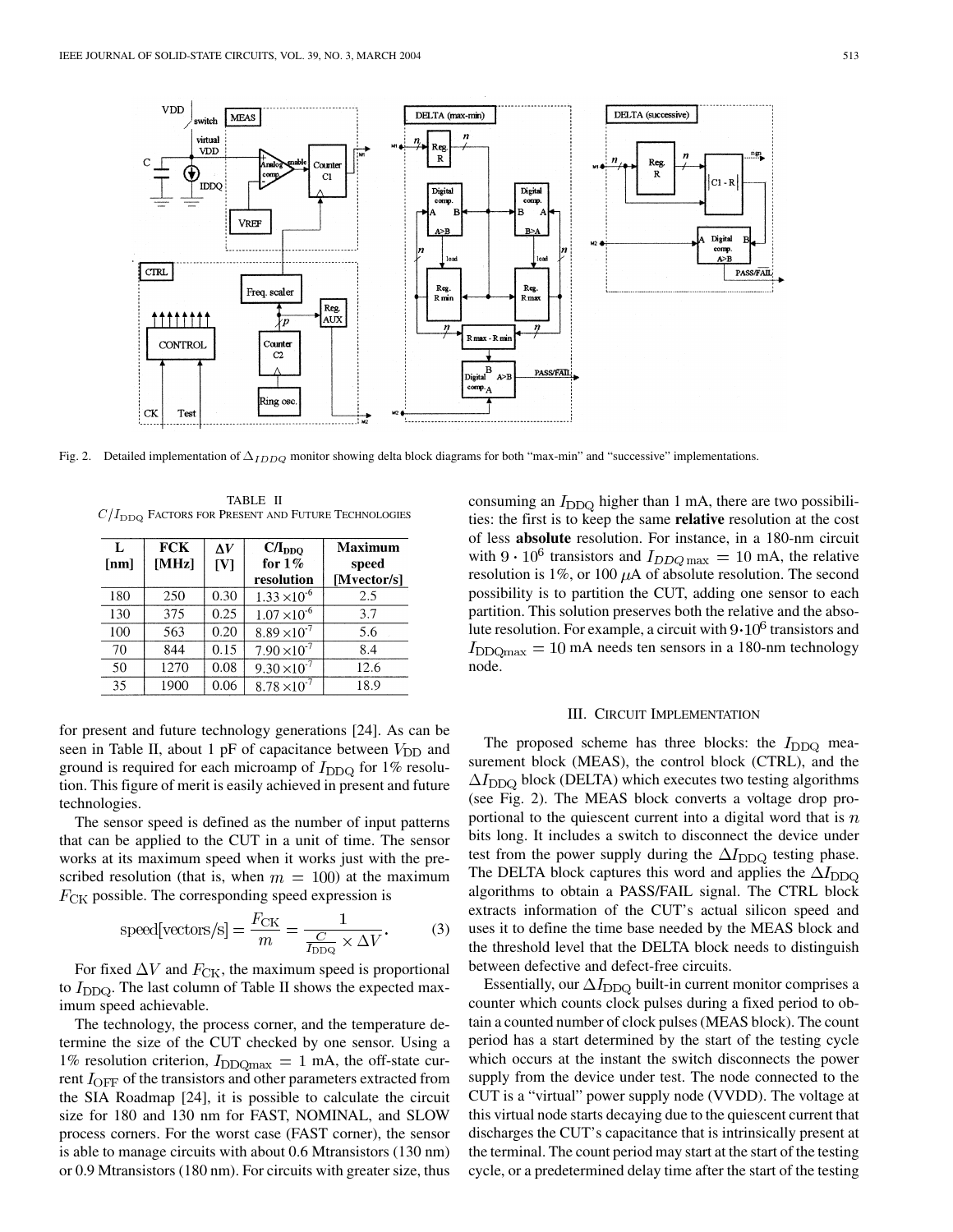cycle. The end of the count period is determined through a comparator that detects that the voltage at the input crosses a reference value. Unlike conventional approaches, we determine the quiescent current by counting the number of clock pulses which occur until the voltage at the virtual node drops below a reference voltage value. Basically, at the end of the count period, the count value of the counter is inversely proportional to the CUT's  $I_{\text{DDQ}}$  as shown in (2), if the capacitance of the CUT and the  $I_{\text{DDQ}}$  are assumed constant, which is an acceptable assumption in the range of supply voltages in which the test is performed. A post-processing unit (DELTA block) processes the counted number and the outcome is compared with a reference number to determine whether a defect exists in the device under test. To improve the defect detection accuracy, a control circuit (CTRL block) controls the value of the reference number and the frequency of the counter clock signal in dependence on the particular process parameters of the circuit under test.

# *A. MEAS Block*

The  $I_{\text{DDQ}}$  measurement block works as follows: assume that the CUT (which is symbolized in Fig. 2 by the current source  $I_{\text{DDQ}}$  and the capacitance C) is in the quiescent state, then the switch is opened and the voltage in the VVDD node starts to decrease due to discharge of  $C$ . As long as this voltage is greater than a reference, the comparator enables counter C1, which counts the number of clock periods (the time) this voltage takes to reach  $V_{REF}$ . When the VVDD voltage reaches the reference voltage, counter C1 stops counting. At this moment, the output of C1 stores a value (coded in  $n$  bits) which is inversely proportional to  $I_{\text{DDQ}}$ . To prevent malfunctioning of the switch or comparator, an overflow signal limits the maximum time that counter C1 is enabled.

The switch is basically a pMOS transistor that is connected between the power supply pin (VDD) and the CUT power ring (VVDD). This switch is actually not an integral part of the sensor design because it needs to be tailored specifically for each distinct CUT. If the CUT is in the normal operating mode, the switch is closed and in each transient, a voltage drop  $\Delta V$ across the switch resistance  $R_{\text{switch}}$  is produced. Obviously, the core's effective supply voltage reduces, resulting in a loss of performance. Thus, we need to limit the maximum  $\Delta V$  to maintain this loss of performance within acceptable levels. In our test chip, we have limited the maximum  $\Delta V$  to 100 mV, which is an acceptable value for a nominal  $V_{\text{DD}} = 1.8 \text{ V}$ . Deciding what is the proper size of the pMOS switch for a given maximum  $\Delta V$  is equivalent to knowing what is the current flowing in the switch. The current specification of the target CUT is 0.59 mA/MHz at 1.8 V. The maximum speed is 100 MHz, consequently, the average current at this frequency is 59 mA. By assuming that at this frequency the current waveform is a triangle, the peak current will be 118 mA. If a maximum  $\Delta V = 100$  mV is acceptable, this means that we need to design a transistor with a channel resistance of 0.848  $\Omega$ .

An analog comparator is used to compare the decaying VVDD voltage and the voltage reference  $V_{\text{REF}}$ . Variations in resolution, delay, and offset voltage can be managed because a die-to-die variation in these parameters is not critical as long as it affects each measurement in the same manner. The comparator's unity gain bandwidth is 27.7 MHz with 64-dB gain at dc. This comparator requires a 500-ns stabilization phase for offset compensation and has a minimum safe window of 50 ns for comparison. The comparator uses additional circuitry to compensate offset voltage. The ranges in temperature and supply voltage are  $-40^{\circ}$ C to 85 °C and 1.6 to 2 V. In our 0.18- $\mu$ m test chip, the difference between  $V_{\text{DD}}$  (nominal value is 1.8 V) and  $V_{REF}$  is 300 mV, which is small enough to guarantee that the CUT state does not change during the measurement process.

# *B. CTRL Block*

As is known, the  $I_{\text{DDQ}}$  of a defect-free circuit may change by orders of magnitude due to process variations. Therefore, the clock frequency of counter C1 has not only to be very high to obtain enough precision in the measurement of high  $I_{\text{DDO}}$  currents, but also  $n$  has to be large to measure the long time counted by C1 when  $I_{DDQ}$  is small. To handle these requirements, the CTRL block is divided into two subblocks (see Fig. 2). The first, which is composed of a ring oscillator, the counter C2 and the blocks Freq. Scaler and Reg. AUX, improves the resolution of the  $I_{\text{DDQ}}$  measurement by adapting the clock frequency of C1 to the manufacturing process point in which the chip is fabricated. The proposed scheme takes advantage of the correlation between  $I_{\text{DDQ}}$  and chip speed [[8\]](#page-7-0) to reduce the expected range of  $I_{\text{DDO}}$  variability that the sensor needs to take into account. Basically, there is an exponential relationship between speed and leakage. Thus, a measurement of the circuit speed is performed before the  $I_{\text{DDQ}}$  measurement starts, and this information is used to set the clock frequency of the counter C1 to a proper value. This solution reduces the size of counter C1 to obtain the required precision. The ring oscillator's frequency is measured in terms of the number of counts that counter C2 reaches in a known period of time. This number of counts is introduced in the Freq. Scaler block, which selects the proper clock frequency for C1. The speed information is also used to set register AUX which stores the limit of the maximum  $\Delta I_{\text{DDQ}}$  allowed for this CUT. The other subblock inside the CTRL block is labeled CONTROL. It supplies the control signals to the counters and registers of the sensor from an external clock (CK) and a Test signal to enable it.

#### *C. DELTA Block*

According to the previous description, we have for each test pattern a word that is  $n$  bits long, which conveys the measured  $I_{\text{DDO}}$  for this pattern. If M test patterns are applied to the CUT, the test results are stored in a vector of  $M$  words of  $n$  bits. The DELTA block is a built-in implementation of the  $\Delta I_{\text{DDO}}$ technique that digitally processes this information. Two  $\Delta I_{\text{DDO}}$ algorithms have been implemented in the sensor: the *max-min* algorithm and the *successive* algorithm. The relative benefits of these approaches are analyzed elsewhere [[11\]](#page-7-0).

There are several approaches to the  $\Delta I_{\text{DDQ}}$  technique [[11\]](#page-7-0), [[23\]](#page-8-0). The *max-min* algorithm detects defective circuits by analyzing if the difference between the maximum and the minimum  $I_{DDQ}$  of the CUT is greater than a given threshold. It works as follows. First, the contents of registers Rmax and Rmin are initialized to  $00$ . . 00 and  $11$ . . 11, respectively. After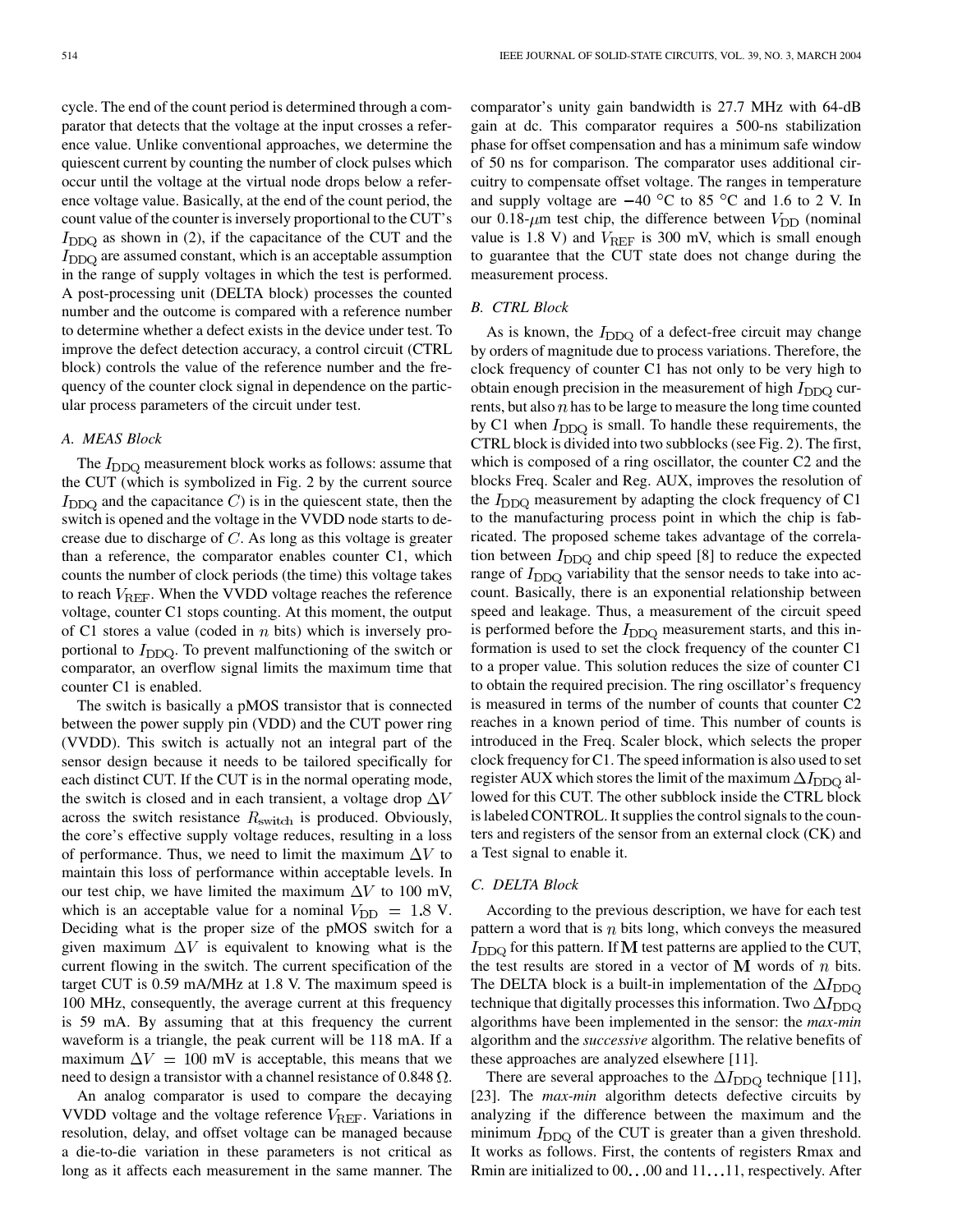

Fig. 3. Microphotograph of  $\Delta I_{\rm DDQ}$  monitor.

each measurement, the contents of counter C1 is stored in register R. Then, this value is compared to the content of registers Rmax and Rmin. If  $R > R$ max, the contents of R are stored in Rmax, and if  $R < R$ min, R is stored in Rmin. The difference Rmax – Rmin is performed synchronously, and this result is compared to the threshold stored in AUX, thus supplying a PASS/FAIL signal. The second algorithm presented in Fig. 2 is based on the calculation of the difference between successive test patterns (*successive*). It uses a register R to store the value of C1 in the previous test pattern, a circuit to calculate the absolute value of the difference between the contents of C1 and R, and a digital comparator that compares this difference to a threshold stored in AUX. The output of this comparator is a PASS/FAIL signal. The result of each  $\Delta I_{\text{DDO}}$ algorithm is presented at the internal signals *pnf\_successive* and *pnf\_maxmin*. One of them is selected to drive the output pin *passnfail*. The selection is made by the flip-flop FF\_mux, which is loaded during the initialization phase.

#### IV. EXPERIMENTAL RESULTS

This section presents results obtained from measuring 24 samples of the  $\Delta I_{\text{DDQ}}$  built-in sensor. Fig. 3 shows a microphotograph of the monitor  $(0.09 \text{ mm}^2)$  along with the DSP-like cor1e  $(0.8 \text{ mm}^2)$  used for testing. We did not find any real defects from the test chips received. Also, the background current of the core was around 3  $\mu$ A. Thus, to fully explore the capabilities of the sensor, we artificially introduced defects and elevated the background current as well. Fig. 4 shows how we tested the sensor.  $R_{DEF}$  is a resistor used to introduce our artificial defect and  $R_{\text{BACK}}$  is the resistor used to vary the background current.  $C_{DDext}$  is a decoupling capacitance needed when the background current is artificially increased by means of  $R_{\text{BACK}}$ . Further, Fig. 4 shows a block diagram of the  $\Delta I_{\text{DDQ}}$  sensor and the name of the main signals. Signal *test* starts the sensor operation, signal *test2* opens and closes the switch and signal *ck\_tester* is the external clock signal



Fig. 4.  $\Delta I_{\text{DDQ}}$  monitor with circuit under test showing additional circuitry for simulating a large background current and defects.

supplied by the ATE. Signal  $vvdd$  is connected to the internal DSP power ring. There is no external load connected to this pin (except eventually an oscilloscope probe). The current source  $I_{\text{DDQ}}$  models the DSP quiescent current.

#### *A. Speed Measurement and Correlation With Leakage Current*

Despite the reduced sample size, we observe a dispersion of about  $\pm 6.2\%$  around the average frequency of 111.8 MHz of the ring oscillator's frequency  $(F_{\text{ring}})$ . To calculate the corresponding quiescent current,  $I_{\text{DDQ}}$ , a previously calculated value of the internal capacitance  $C_{\text{DD}}$  (651 pF) is assumed and then used in the equation

$$
I_{\rm DDQ} = (C_{\rm DD} + C_{\rm DDext}) \frac{\Delta V}{mT_{\rm ck\_cl}}
$$
 (4)

In our experiments,  $\Delta V = 0.3$  V,  $T_{\rm ck\_c1} = 50$  ns,  $C_{DD{\rm ext}} =$ 9.9 nF, and  $m$  is the contents of the R register. Fig. 5(a) and (b) shows the correlation between  $I_{DDQ}$  and  $F_{ringo}$  without and with extra background current, respectively. In both cases, the contents of counter C1 were obtained by reading register R for a given  $I_{\text{DDO}}$  test vector. The reading was made only once, thus, the value obtained is a single sample. As can be seen, in spite of the reduced sample size, the correlation between  $I_{\text{DDO}}$  and  $F_{\text{ringo}}$  is clearly visible. However, the dependence appears as linear and not exponential, because of the tight process window and the reduced statistical significance of the sample.

### *B. Voltage Drop in the Switch*

When the DSP is excited with stuck-at vectors, the switch is closed and the effective DSP supply voltage suffers a small reduction. This fact can be seen in the waveforms shown in Fig. 6. This figure shows the reduction in the DSP's  $V_{\text{DD}}$  voltage during the first loading of the DSP's scan chains (the small dip in the waveform labeled **scanin**). This drop is just before the first  $I_{\text{DDQ}}$  measurement is done (first DSP vector). Notice how the voltage drop has a trapezoidal shape. This is because the scan chain is progressively loaded with more and more data, thus activating more and more parts inside the DSP. As a consequence, the DSP has progressively more switching activity and the drop voltage increases. The sudden variation in the voltage drop at the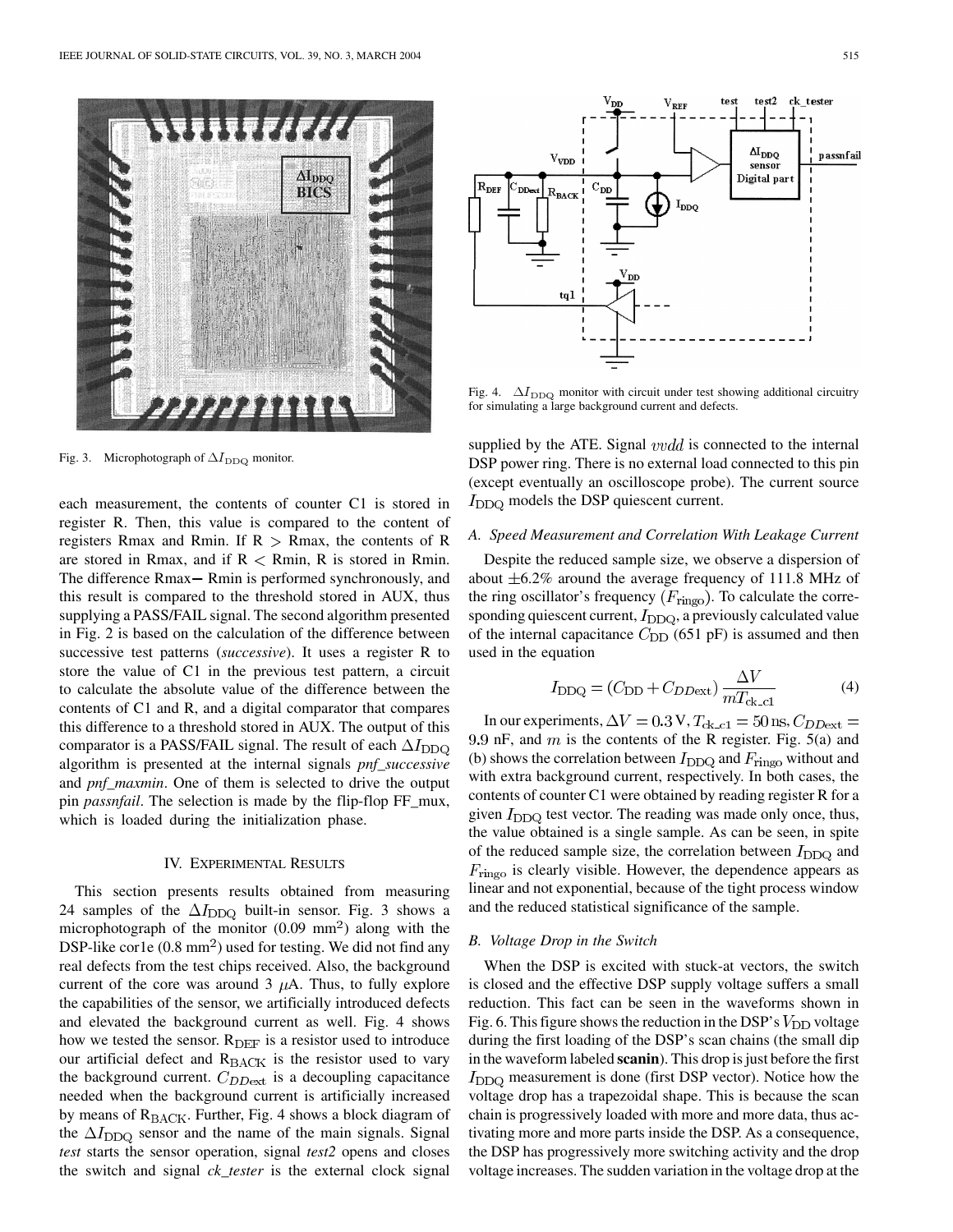

Fig. 5. Correlation of leakage and circuit speed. (a) Leakage and speed correlation of test chips. (b) Leakage and test correlation with emulated background current.

beginning and at the end of the scan activity is due to the DSP's clock. The perturbation of the  $vvdd$  voltage needs to be taken into account during  $\Delta I_{\text{DDQ}}$  testing because this voltage takes some time to reach its quiescent state after the scan activity is stopped. After that the DSP scan stops, a time pause is enforced before opening the switch to begin the  $\Delta I_{\text{DDQ}}$  measurement. In this case, the *vvdd* voltage is stable and no measurement errors are produced.

#### *C. Detecting Defects With the*  $\Delta I_{DDQ}$  Sensor

Unfortunately, we did not detect any real defects in any of the 24 IC samples. Thus, it was impossible to test the sensor correctness in the presence of a real defect. Furthermore, the samples come from a lot with very low  $I_{\text{DDQ}}$  as is demonstrated by the measurements. Thus, to check the proper sensor behavior, we artificially introduced "defects" in the ICs. The strategy was to use a DSP output pin  $(tq1)$  that was at 0 or at 1 in different vectors, and to connect a resistor  $R_{\text{DEF}}$  between  $tq1$  and the  $vvdd$  node, thus emulating the presence of a defect. Each time  $tq1$  was at 0, there was a small extra current added to  $I_{\text{DDO}}$ . If  $tq1$  was at 1, a small extra current was subtracted to  $I_{DDQ}$ . In this way, by changing  $R_{\text{DEF}}$ , we emulate the presence of a defect drawing different values of  $I_{DDQ}$ . We introduced an extra  $I_{\text{DDO}}$  current of about 0.8  $\mu$ A with R<sub>DEF</sub> = 1974 k $\Omega$  and then measured the threshold of detection of this "defect." The *successive*  $\Delta I_{\text{DDQ}}$  test detects four fails [see Fig. 7(a)]. Fig. 7(b) shows a *max-min*  $\Delta I_{\text{DDQ}}$  test that detects a defect in the ninth DSP vector.

To evaluate false detects, we measured the noise threshold plus the variations on  $I_{DDQ}$  vector to vector. The procedure is as follows. We know that the minimum defect current that can be detected is around 0.8  $\mu$ A, and that exactly four detects are



Fig. 6. Voltage at virtual node.



Fig. 7. Fault detection with the  $\Delta I_{\text{DDQ}}$  monitor. (a) Successive algorithm. (b) Max-min algorithm.

flagged by the  $\Delta I_{\text{DDQ}}$  successive test. Then, to measure the noise threshold we lower the threshold stored in register AUX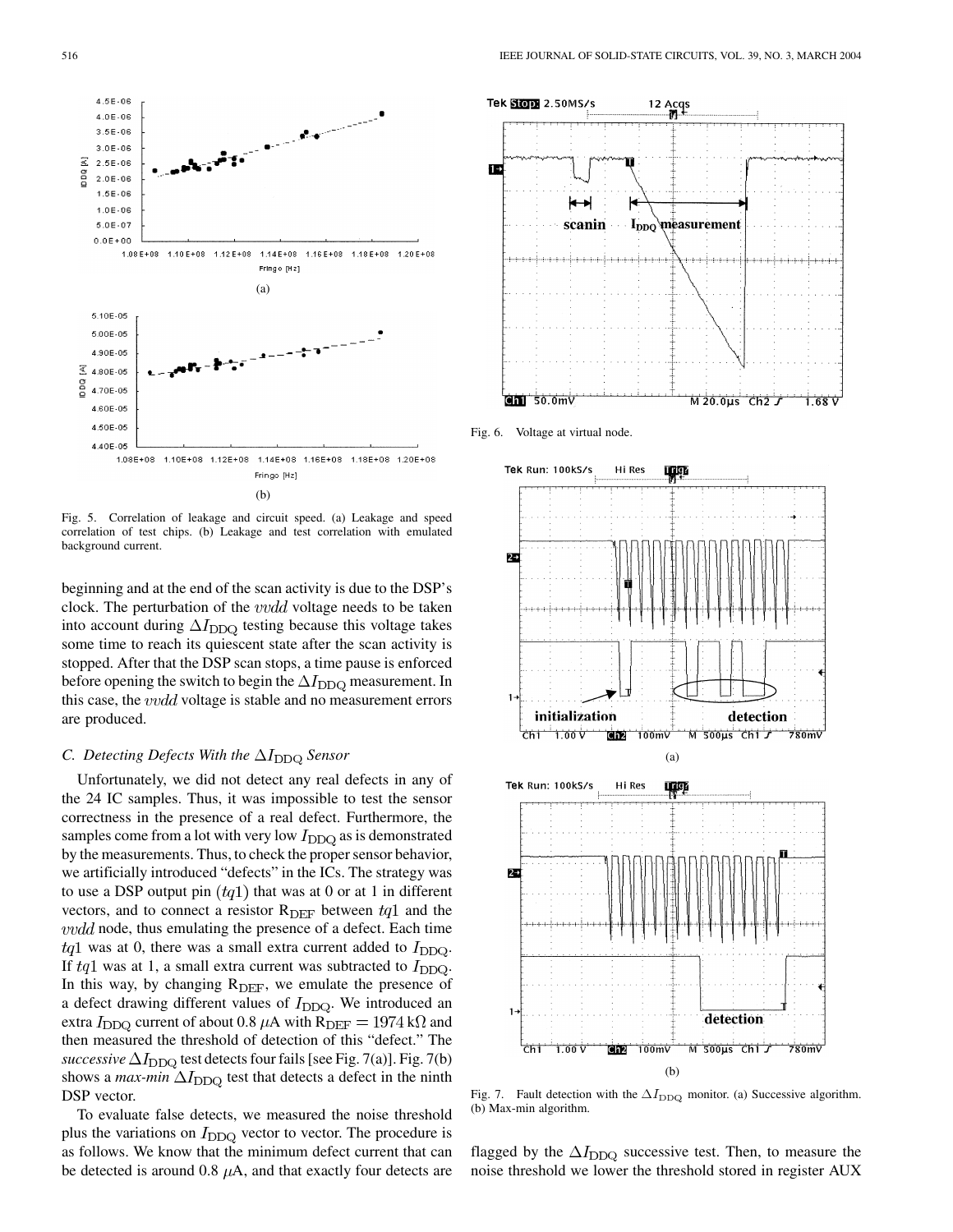<span id="page-7-0"></span>

Fig. 8. Evaluation of the monitor's sensitivity to false detects.



Fig. 9.  $I_{\text{DDQ}}$  variations vector to vector plus noise measurements of both algorithms.

until we have more than four detects. Likewise, we raise the contents of register AUX until we have less than four detects. These are the lower and upper bounds of false detects. Fig. 8 shows the combined results. One can see that there is a wide margin between the erroneous and correct detection of the defect for all chips. Notice the logarithmic scale in the *y* axis.

#### *D. Noise Measurements*

An important issue is the measurement of noise. As node  $vvdd$  remains "floating" while it is disconnected from the power supply during a  $\Delta I_{\text{DDQ}}$  measurement, the node is susceptible to collecting noise from the environment. To estimate the measurement noise, we proceeded as follows. Take a defect-free chip (all chips were defect free; we randomly selected chip #3), then define a  $\Delta I_{\text{DDO}}$  threshold (*max-min* and *successive*) and execute the test 100 times. Count the number of times the *passnfail* signal is activated, increase the threshold, and repeat. Results are shown in Fig. 9. For low  $\Delta I_{\rm DDQ}$  thresholds, every test failed due to 1)  $I_{DDQ}$  variations vector to vector, and 2) measurement noise. By increasing the threshold, the number of fails decreased until reaching zero. Notice the differences between *max-min* and *successive* techniques in the decreasing number of fails.

#### V. CONCLUSION

Defect-free digital ICs of actual and future technologies have an increase in both the absolute value and the variability of their quiescent current. Thus, the extra  $I_{DDQ}$  current due to a defect is a small percentage of the total current. As a consequence, the single PASS/FAIL current threshold approach to distinguish defective circuits is not feasible. Several solutions have been proposed to reduce the absolute value and variability of the  $I_{\text{DDQ}}$ current, thus lengthening the usefulness of the  $I_{\text{DDQ}}$  testing. All of them propose complex computations to distinguish defective circuits. To be useful and practical, sensors for current testing have to implement one or more of the previous solutions. Off-chip sensors can be more accurate than the on-chip ones, however, they are inherently slower. Since the test speed is an important issue, an on-chip solution is more appropriate.

We presented a built-in current sensor in a  $0.18 - \mu m$  CMOS technology that correlates speed and  $I_{\text{DDO}}$  for self calibration due to process variations. The sensor implements two  $\Delta I_{\text{DDO}}$ test algorithms, has a maximum speed of 2.5 Mvectors/s at maximum  $I_{DDQ} = 1$  mA, and a resolution of  $1 \mu A/1\%$  of full scale (maximum 1 mA). The sensor is robust, fast, and presents a plausible solution for a built-in current sensor in present and future technologies.

#### ACKNOWLEDGMENT

The authors would like to thank Dr. Kruseman and Dr. Pelgrom for fruitful discussions.

#### **REFERENCES**

- [1] W. Levi, "CMOS is most testable," in *Proc. Int. Test Conf.*, 1981, pp. 217–220.
- [2] T. Miyake, T. Yamashita, N. Asari, H. Sekisaka, T. Sakai, K. Matsuura, A. Wakahara, H. Takahashi, T. Hiyama, K. Miyamoto, and K. Mori, "Design methodology of high performance microprocessor using ultra-low threshold voltage CMOS," in *Proc. IEEE Custom Integrated Circuits Conf.*, 2001, pp. 275–278.
- [3] A. Ferré, E. Isern, J. Rius, R. Rodríguez, and J. Figueras, "IDDQ testing: state of the art and future trends," *Integration, The VLSI J.*, no. 26, pp. 167–196, 1998.
- [4] M. Keating and D. Meyer, "A new approach to dynamic IDD testing," in *Proc. Int. Test Conf.*, 1987, pp. 316–321.
- [5] A. Rubio, E. Janssens, H. Cassier, J. Figueras, D. Mateo, P. de Pauw, and J. Segura, "A built-in quiescent current monitor for CMOS VLSI circuits," in *Proc. Eur. Design and Test Conf.*, 1995, pp. 581–585.
- [6] K. M. Wallquist, "Achieving IDDQ/ISSQ production testing with QuiC-Mon," *IEEE Design Test Comput.*, pp. 62–69, Fall 1995.
- [7] E. Bohl, T.Th. Lindenkreuz, and M. Meerwen, "On-chip IDDQ testing in the AE11 fail-stop controller," *IEEE Design Test Comput.*, pp. 57–65, Oct.–Dec. 1998.
- [8] A. Keshavarzi, K. Roy, and C. F. Hawkins, "Intrinsic leakage in low power deep submicron CMOS ICs," in *Proc. Int. Test Conf.*, 1997, pp. 146–155.
- [9] A. Ferre and J. Figueras, "IDDQ characterization in submicron CMOS," in *Proc. Int. Test Conf.*, 1997, pp. 136–145.
- [10] A. Keshavarzi, K. Roy, M. Sachdev, C. F. Hawkins, K. Soumyanath, and V. De, "Multiple-parameter CMOS IC testing with increased sensitivity for IDDQ," in *Proc. Int. Test Conf.*, 2000, pp. 1051–1059.
- [11] B. Kruseman, R. van Veen, and K. van Kaam, "The future of delta-IDDQ testing," in *Proc. Int. Test Conf.*, 2001, pp. 101–110.
- [12] S. Jandhyala, H. Balachandran, and A. P. Jayasumana, "Clustering based techniques for IDDQ testing," in *Proc. Int. Test Conf.*, 1999, pp. 730–737.
- [13] W. Daasch, K. Cota, J. McNames, and R. Madge, "Neighbor selection for variance reduction in IDDQ and other parametric data," in *Proc. Int. Test Conf.*, 2001, pp. 92–100.